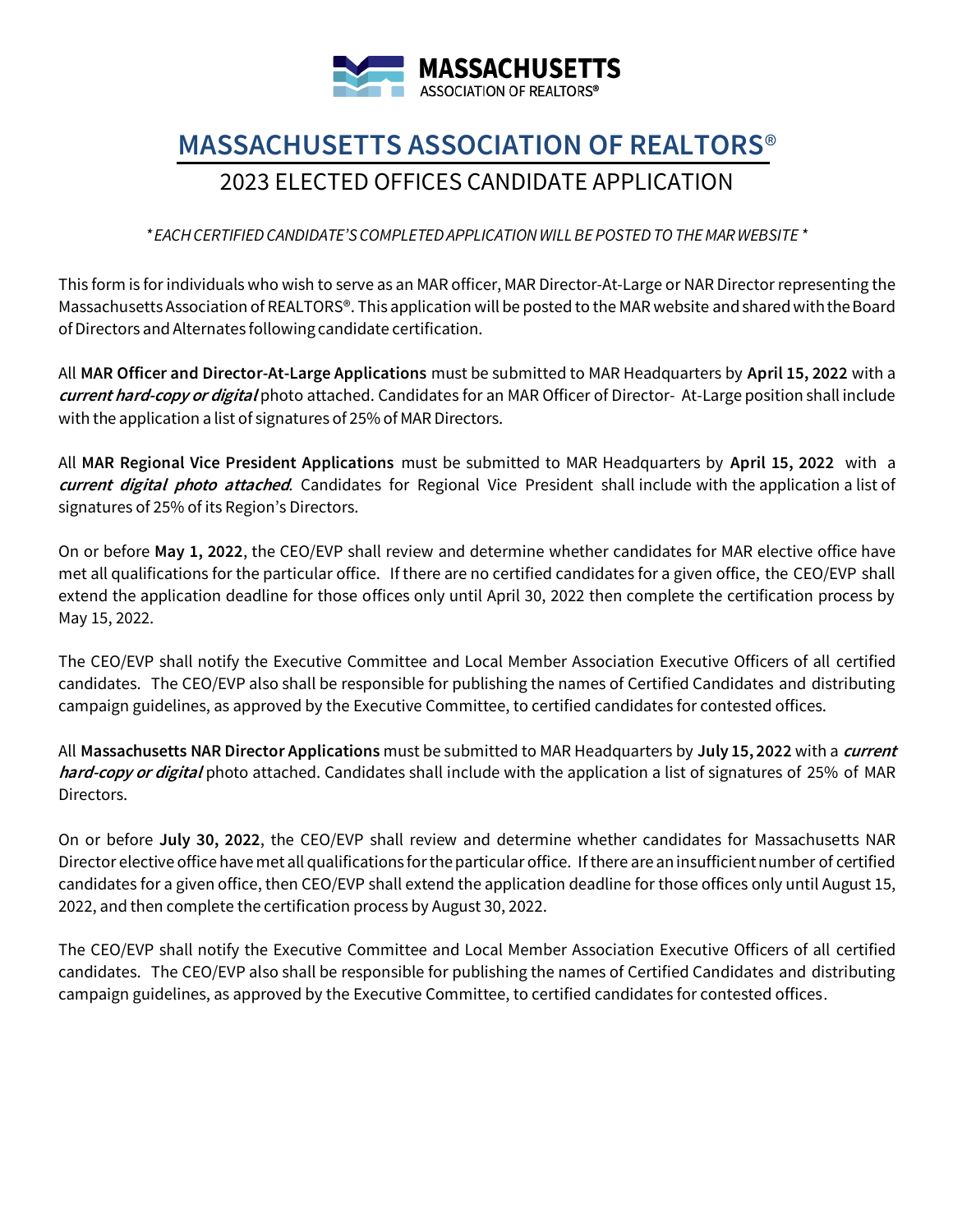

| DATE: the contract of the contract of the contract of the contract of the contract of the contract of the contract of the contract of the contract of the contract of the contract of the contract of the contract of the cont |                     |                 |  |
|--------------------------------------------------------------------------------------------------------------------------------------------------------------------------------------------------------------------------------|---------------------|-----------------|--|
| <b>SEEKING OFFICE OF:</b>                                                                                                                                                                                                      |                     |                 |  |
| President-Elect                                                                                                                                                                                                                |                     |                 |  |
| Massachusetts NAR Director (small board) ______Massachusetts NAR Director (medium board)                                                                                                                                       |                     |                 |  |
|                                                                                                                                                                                                                                |                     |                 |  |
|                                                                                                                                                                                                                                |                     |                 |  |
| <b>PLEASE TYPE</b>                                                                                                                                                                                                             |                     |                 |  |
| NAME OF CANDIDATE:                                                                                                                                                                                                             |                     |                 |  |
| PRIMARY BOARD:                                                                                                                                                                                                                 |                     |                 |  |
| FIRM NAME:                                                                                                                                                                                                                     |                     |                 |  |
| ADDRESS:                                                                                                                                                                                                                       |                     |                 |  |
|                                                                                                                                                                                                                                |                     |                 |  |
|                                                                                                                                                                                                                                |                     |                 |  |
|                                                                                                                                                                                                                                | $FIRM PHONE: ($ $)$ | $FAX: (\qquad)$ |  |
|                                                                                                                                                                                                                                |                     |                 |  |
| BECAME A MEMBER OF MAR IN:                                                                                                                                                                                                     |                     |                 |  |
| NUMBER OF YEARS AS A REALTOR <sup>®</sup> :                                                                                                                                                                                    |                     |                 |  |
| LICENSED SALESPERSON OR BROKER:                                                                                                                                                                                                |                     |                 |  |
| OTHER (EXPLAIN)                                                                                                                                                                                                                |                     |                 |  |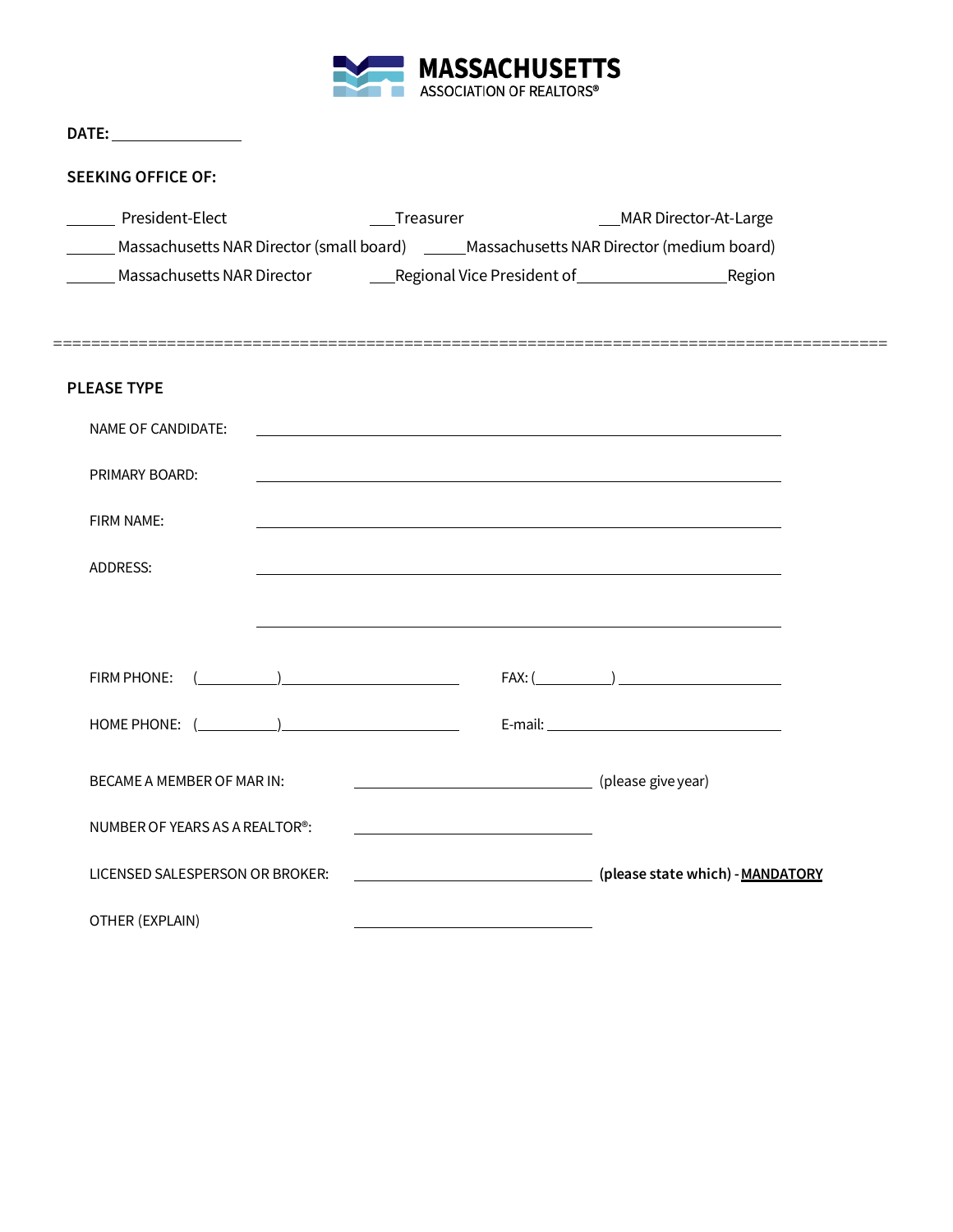

## **ACHIEVEMENTS AND CONTRIBUTIONS**

\*Please be sure to answer **ALL** sections, *giving years of activity*:

1. *Activity at State Association* (offices held, committee work, attendance, and participation at MAR events, other leadership roles, please include dates of service whenever possible).

2. *Activity at Local Board/Association* (offices held, committee work, attendance, and participation at MAR events, other leadership roles, please include dates of service whenever possible).

3. *Activity at National Association* (offices held, committee work, attendance, and participation at NAR events, other leadership roles, please include dates of service whenever possible).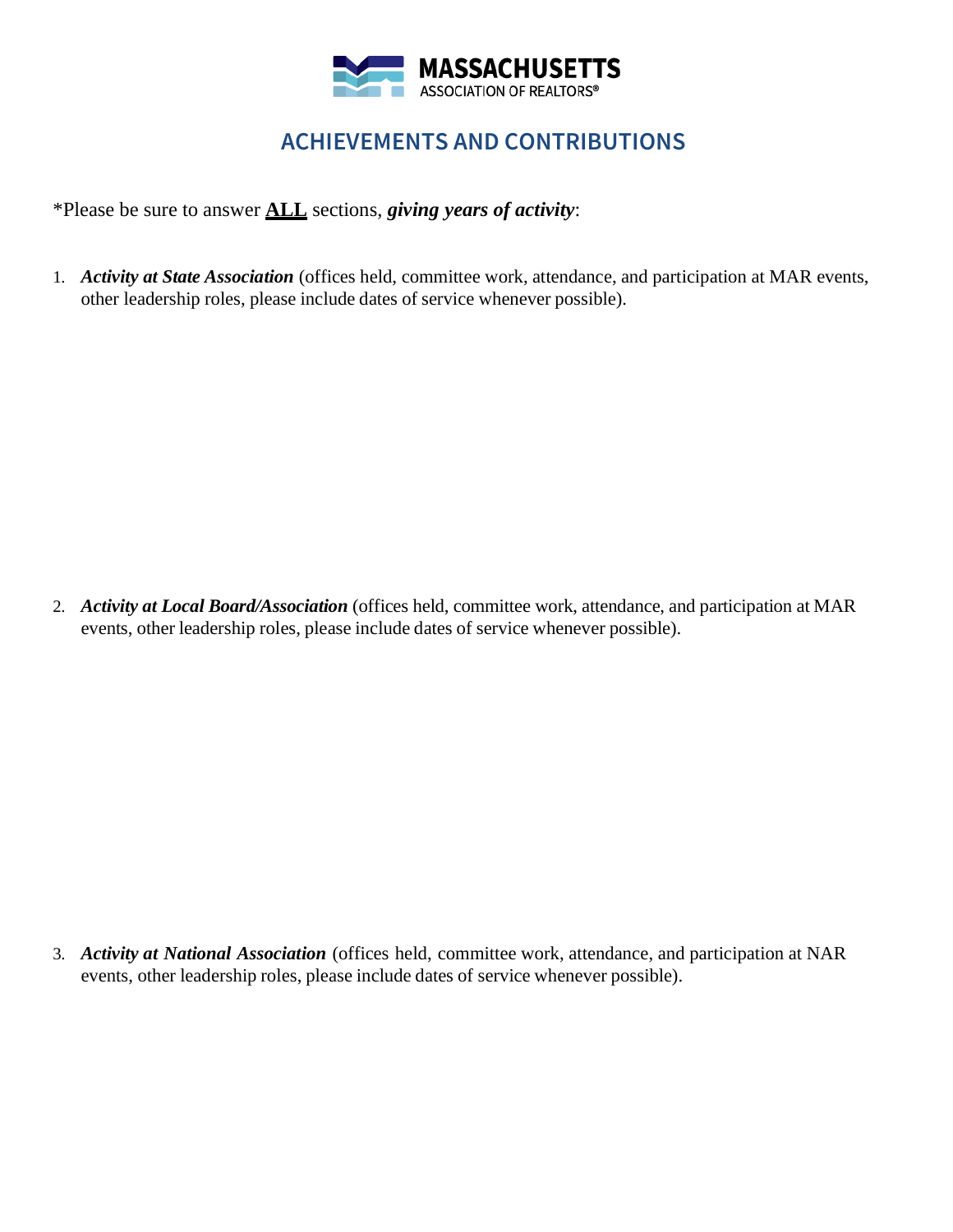

4. *Activity in Civic Affairs* (local, state, and national level participation/leadership in civic and service organizations; charitable activities; political commissions or committees; etc. Please include dates of service whenever possible).

5. *List REALTOR® Institutes, Societies and Councils* in which you hold membership and any designations received, if any. (Please include year designation was received):

6. *Business Accomplishments* (public recognition of business conduct; awards; service to public; rehab work; etc. Please include dates of service whenever possible)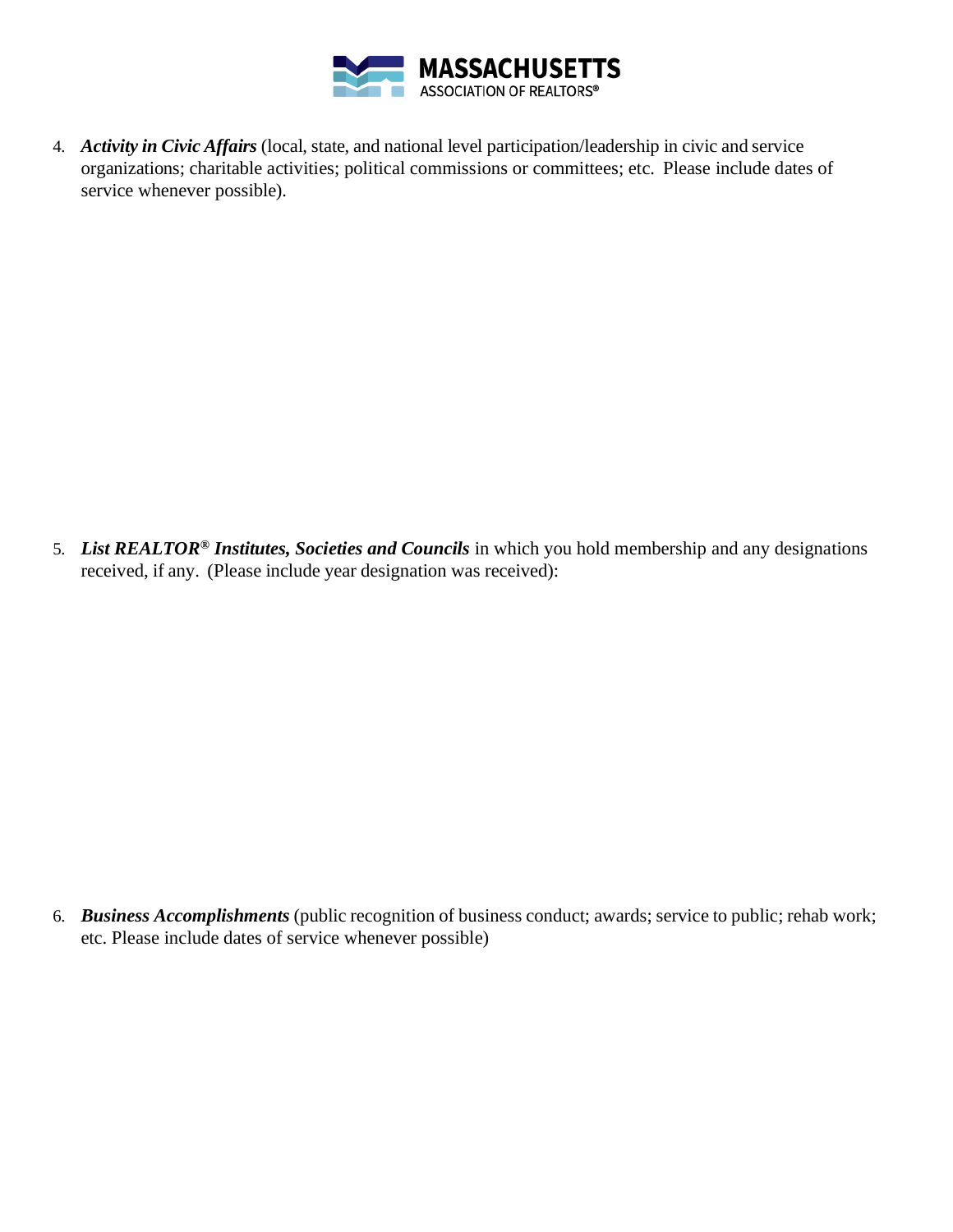

7. Are you aware of the responsibilities and time requirements of service as an elected officer?

NO<sub>N</sub> YES NO

8. Do you satisfy all criteria for the office, which you are seeking, as attached?

NO<sub>N</sub> YES NO

9. *Additional information* - Have you ever been involved in any activity, which would have caused you to have been reprimanded, suspended, by the Massachusetts Board of Registration of Real Estate Brokers and Salesmen, or had your real estate license revoked? If so, explain circumstances.

NO NES NO

10. *Remarks by the candidate* (give any other information you desire)

11. *Optional endorsement of candidacy* by Local Board of Directors. NOTE: Board may endorse more than one candidate. (Thisis an optional requirement; candidate may choose to submit application without completing this section. Local Boards will be notified by MAR of all candidate applications for informational purposes.)

Association/Board Name:

Association/Board President's Name:

Association/Board President's Signature:

#### 12. **Candidate's Signature**

Candidate's Signature:

Please return to: Theresa Hatton, CEO Massachusetts Association of REALTORS® 18 Washington Street, Suite 100 Foxborough, MA 02035 [thatton@marealtor.com](mailto:thatton@marealtor.com)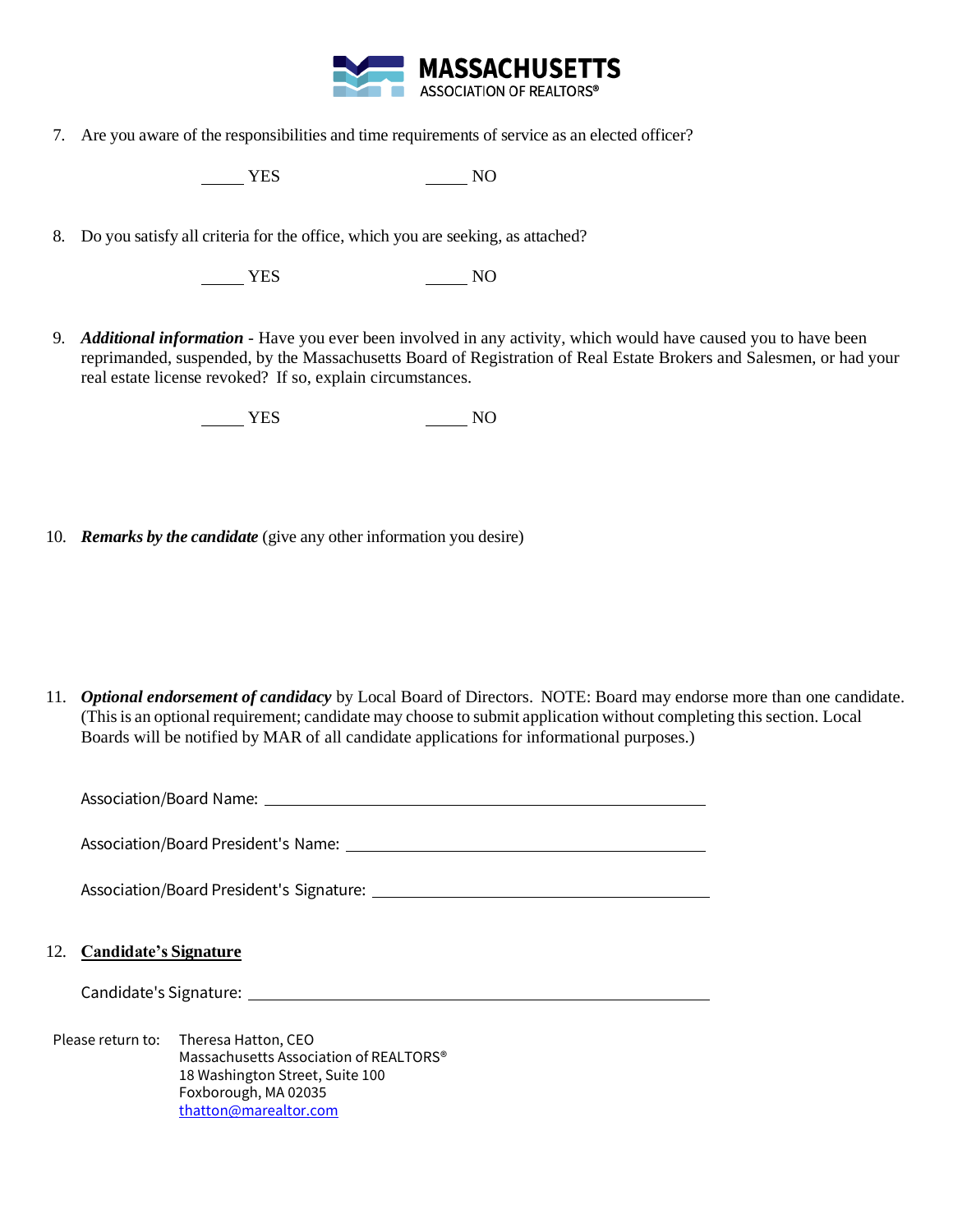

## **MAR CANDIDATE SIGNATURE FORM**

## **CANDIDATE'S NAME**

#### **CANDIDATE FOR OFFICEOF:**

I, being a **State Director** (not Alternate Director) for the Massachusetts Association of REALTORS®, hereby support the candidacy of this candidate for office as stated, for a term beginning **January 1, 2023**:

25% of MAR Director signatures, or if a candidate for MAR Regional Vice President, a list of signatures of 25% of MAR Directors representing the region.

| <b>NAME</b> (please print) | <b>SIGNATURE</b> | ASSN./BOARD |
|----------------------------|------------------|-------------|
| 1.                         |                  |             |
| 2.                         |                  |             |
| 3.                         |                  |             |
| 4.                         |                  |             |
| $\overline{5}$ .           |                  |             |
| 6.                         |                  |             |
| 7.                         |                  |             |
| $\overline{8}$ .           |                  |             |
| $\overline{9}$ .           |                  |             |
| 10.                        |                  |             |
| 11.                        |                  |             |
| 12.                        |                  |             |
| $\overline{13}$ .          |                  |             |
| 14.                        |                  |             |
| 15.                        |                  |             |
| 16.                        |                  |             |
| 17.                        |                  |             |
| 18.                        |                  |             |
| 19.                        |                  |             |
| $\overline{20}$ .          |                  |             |
|                            |                  |             |